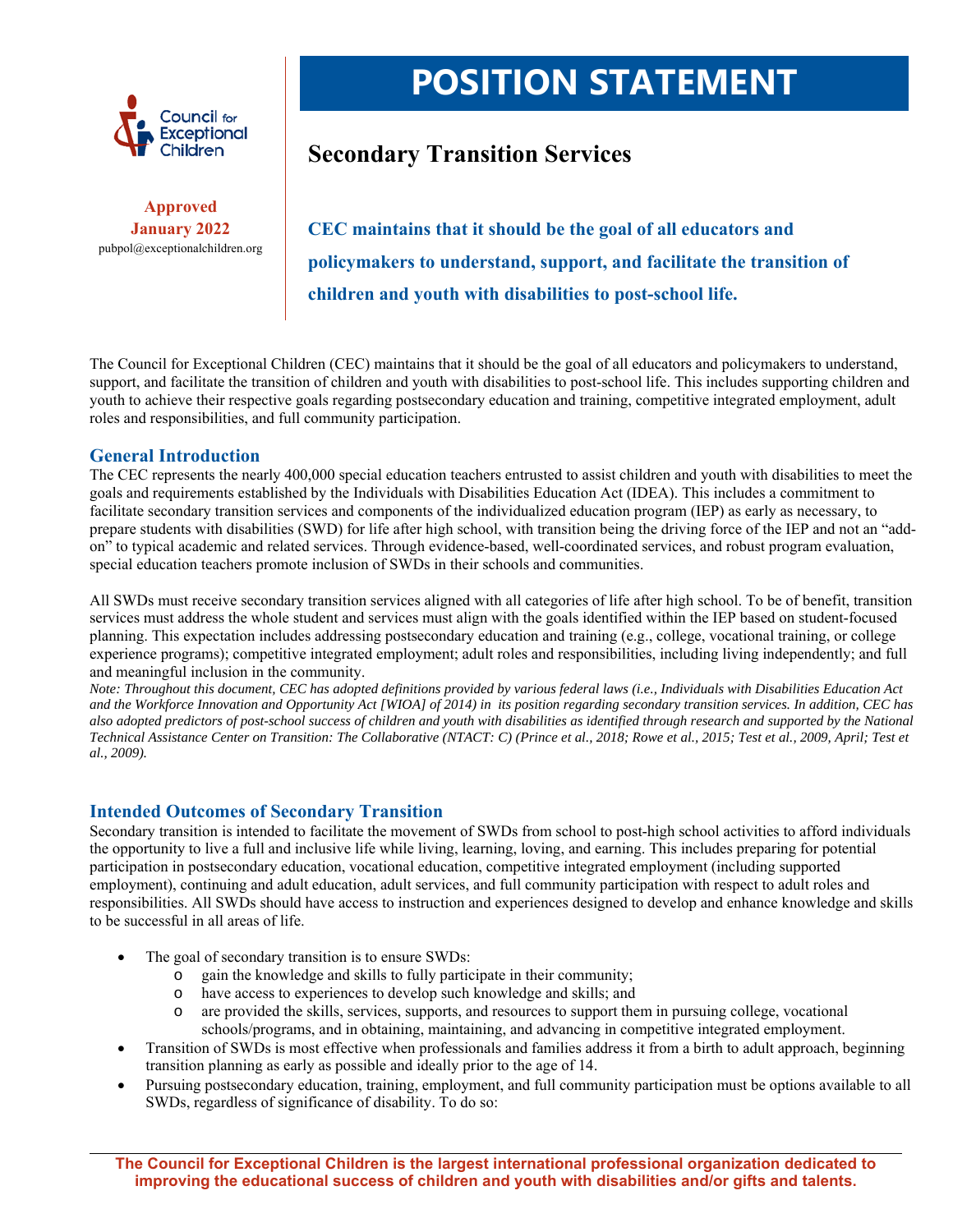- o SWDs should be provided early and ongoing opportunities to set goals and access services toward all postsecondary paths (i.e., education, training, employment, community living); and
- o Professionals supporting SWDs should have high expectations and not limit students' postsecondary options or referral to available services based on significance of disability.

Additionally, because transition-aged students, in most cases, may exit high school upon turning age 22 (or at the end of the year in which they turn 22 in Illinois, and age 26 in Michigan), the services comprising best practice should be considered across the continuum and may look different for students over the age of 18.

#### **Parameters and Beliefs**

Given the intended outcome of secondary transition and our commitment to improving the post-high school outcomes of SWDs, CEC supports the following principles and practices related to the provision of secondary transition services for SWDs supported in all educational settings and based on research.

#### **Secondary Transition Predictors of Post-School Success**

The field should be oriented to the existence and use of evidence-based, research-based, and promising practices.<sup>1</sup> Professionals should align programs, practices, and strategies with the predictors of post-school success (Test et al., 2009; Rowe et al., 2015) to support the effective secondary transition of SWDs to post-high school endeavors. These practices should be considered through the lens of cultural sensitivity valuing students' cultural and linguistic strengths as facilitators in learning and development (Sinclair et al., 2019). The predictors are categorized into four key cluster areas--**Student Skills, Career Development, Collaborative Processes, and Policy**. Within each cluster are specific services, strategies, and concepts that have demonstrated a positive impact on the postschool outcomes of SWDs relative to further education, employment, and independent living. CEC supports the alignment of transition planning for SWDs along these four cluster areas. School personnel must be trained in the use of predictors and the various programmatic elements that have demonstrated a research-based positive impact upon the post-school outcomes of SWDs. For a more detailed description of the cluster areas and examples within each, visit the CEC Secondary Transition supporting document at https://exceptionalchildren.org/policy-and-advocacy/position-statements.

*CEC strongly supports the Employment First philosophy*. The premise of Employment First is that **all citizens**, including individuals with significant disabilities, are capable of full participation in competitive integrated employment and community life (Association for People Supporting Employment First [APSE], 2017; Butterworth et al., 2017; Carter et al., 2017). There are multiple pathways (e.g., internship, supported employment, customized employment, and comprehensive transition programs) for IEP teams to consider for each SWD as they prepare for competitive integrated employment.

*Early transition to employment* should include social/soft skills as well as job specific skills. CEC believes this should reflect, **for all students with a disability**, a progression through all stages of career development (i.e., Awareness, Exploration, Preparation, Career Placement, and Continuing Education) (Shirlington et al., 2007). In addition, schools should provide work readiness and communitybased work-based learning experiences (WBLE) that are individualized and responsive to individual student goals. This means utilizing transition assessment data and student input regarding their interests, preferences, strengths, and needs to identify multiple diverse work experiences throughout the school year and during the summer.

Schools should promote and use their interagency collaboration and coordination of transition services with vocational rehabilitation, workforce development boards, mental health, developmental disability, and others responsible for supporting students and youth with disabilities to provide work readiness instruction and WBLEs as they transition to life after high school.

- This is especially important in rural areas, with consideration given to virtual and remote work-based learning opportunities.
- Local Educational Agencies (LEA) need funding to reduce the technology disparities in rural areas and in low income/high need areas to support SWDs in participating in WBLEs, transition programs, and instruction to help meet their vocational and independent living goals.

 $<sup>1</sup>$  Evidence-based practices are based on the greatest number of research demonstrating effectiveness using sound research designs, adhering</sup> to quality indicators for evaluation, and including required minimum number of participants. Research-based practices are also based on a moderate number of research studies, require a moderate number of studies demonstrating effectiveness, using sound research designs, and adhering to quality indicators for evaluation. Promising practices are based on research, including exploratory correlational or qualitative research designs, require the fewest studies demonstrating effectiveness, may or may not utilize sound designs, and may or may not adhere to quality indicators for evaluation (NTACT, 2018).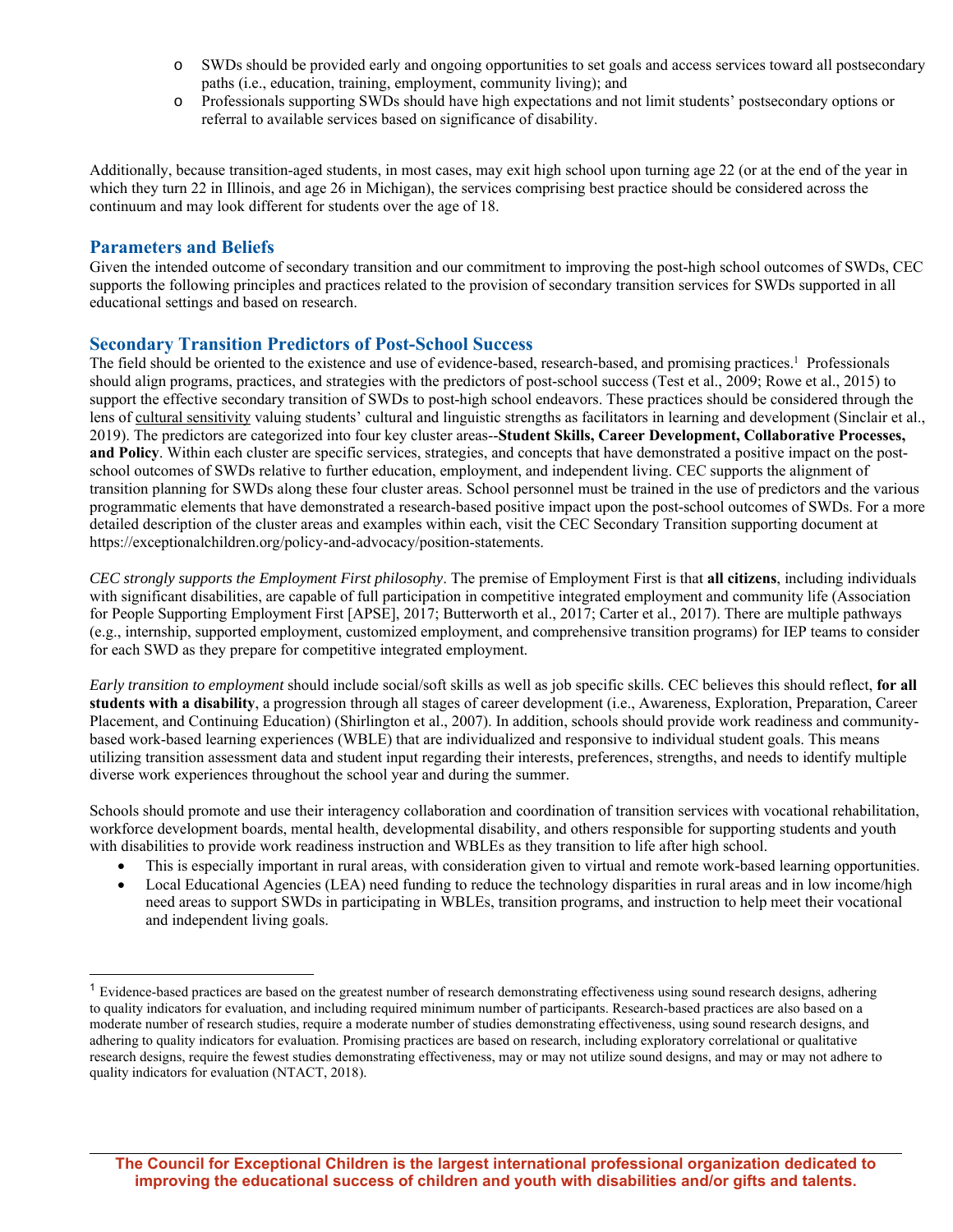Schools should develop multiple partnerships with businesses within the community as well as within their own district buildings to create a variety of job shadow, internship, paid work, and other WBLEs to meet the diverse needs, interests, strengths, and preferences of all SWDs.

### **Transition Planning/Programming**

*CEC believes that all transition planning should consider the cultural and linguistic diversity of youth and families.* 

IEP teams should:

- use the cultural and linguistic strengths of individual youth in transition planning;
- support youth and families in addressing common obstacles in transition planning;
- draw upon and develop resources to assist the unique values of youth and families in transition planning; and
- seek additional information, tools, and strategies to build their capacity to assist the student and family in transition planning.

*Transition planning* should be based on the student's strengths, preferences, interests, and needs taking into consideration the family and cultural dynamics. The planning process should be student-driven with multiple stakeholders supporting the process.

To meet these expectations and provide all SWDs effective transition planning, CEC believes there needs to be pre-service training and continued professional development for educators to effectively teach self-determination skills to all SWDs (Martin et al., 2006). Pre-service special education higher education programs must include instructional content related to secondary transition, including interagency collaboration, to prepare teachers for coordinating and providing transition services for SWDs. In addition, special education teachers benefit from ongoing professional development and engagement with professional organizations and national technical assistance centers to stay current in practices supporting the successful transition of SWDs (CEC, 2021). LEAs should be knowledgeable of program evaluation and how to use available data (e.g., State Performance Plan Indicator 14-Post-School Outcomes data) to assess the impact of their practices (at the classroom, school, district, and state levels) on post-school outcomes of SWDs (Mazzotti et al., 2014). LEAs, specifically including school counselors and transition professionals, must become informed about the variety of postsecondary education/training options available for SWDs so they can better prepare students and their families to access such programs. School guidance counselors and local level CTE liaisons and counselors are critical partners to ensure SWDs have access to information and opportunities to explore a wide range of postsecondary options. Purposeful, data-driven decision-making in transition planning will help LEAs best support SWDs in reaching post-school goals.

#### **Closing**

The IDEA requires public schools to provide secondary transition services to eligible students with disabilities to help prepare for post-school life, including postsecondary education and training, competitive integrated employment, adult roles and responsibilities, and full community participation. These services must be provided by personnel trained in best practices, supported by well aligned systems and communities, and begin as early as possible to ensure the best outcomes. CEC will work with policymakers to ensure that existing systems can be enhanced to better serve students with disabilities to achieve their transition goals.

#### **References**

Association of People Supporting Employment First (APSE). (2017). Employment first map. Retrieved from http://apse.org/employment-first/map/

Butterworth, J., Christensen, J., Flippo, K. (2017). Partnerships in employment: Building strong coalitions to facilitate systems change for youth and young adults. *Journal of Vocational Rehabilitation, 47*, 265-276.https://doi.org/10.3233/JVR-170901

Carter, E. W., McMillan, E., Willis, W. & Tennessee Works Partnership . (2017). The Tennessee Works Partnership: Elevating employment outcomes for people with intellectual and developmental disabilities. Journal of Vocational Rehabilitation, 47, 365-378. https://doi.org/10.3233/JVR-170909

Council for Exceptional Children. (2021). Strengthening the workforce to support all children and youth with exceptionalities. Position Statement. Retrieved from https://exceptionalchildren.org/sites/default/files/2021-11/strengthening the teacher workforce 112021.pdf

Martin, J. E., Van Dyce, J. L., Christensen, W. R., Greene, B. A., Gardner, J. E., & Lovett, D. L. (2006). Increasing student participation in IEP meetings: Establishing the self-directed IEP as an evidenced-based practice. *Exceptional Children, 72*(3), 299–316. https://doi.org/10.1177/001440290607200303